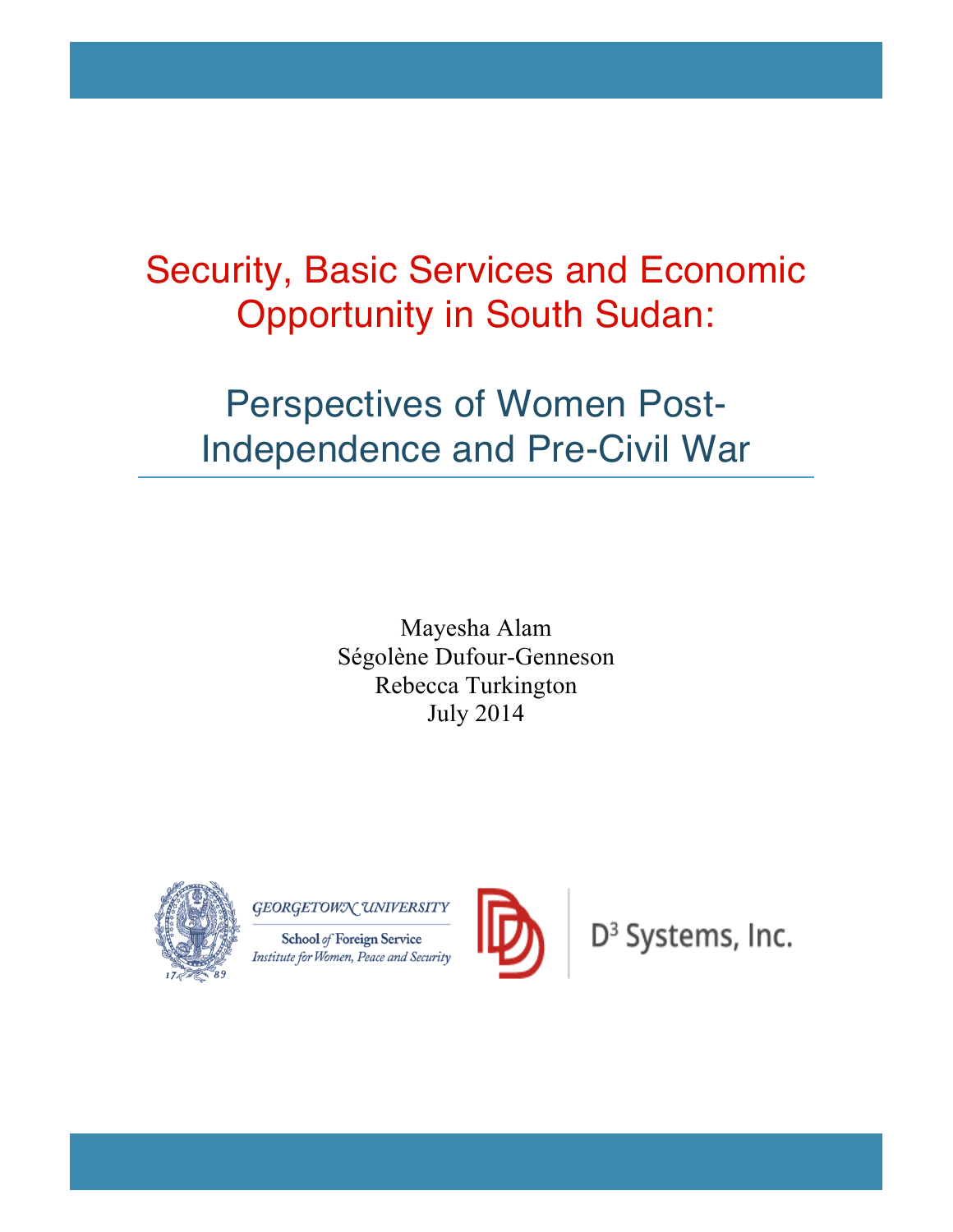# **Abstract**

Based on public opinion polling from November 2011 and February 2013, this report describes and analyzes the status and perceptions of women in South Sudan related to security, access to basic services and economic empowerment. Focusing on the critical period between independence and the outbreak of civil war, the paper identifies trends between the two waves of data and highlights the important role public opinion research plays in understanding the well-being of women and communities writ large. The research and analysis presented here is an interdisciplinary effort that combines public opinion primary research with secondary resources on women, peace and security, conflict resolution, and human development. In doing so, this report serves as an evidence-based, practically applicable tool for gender-sensitive conflict prevention, crisis response and post-conflict reconstruction.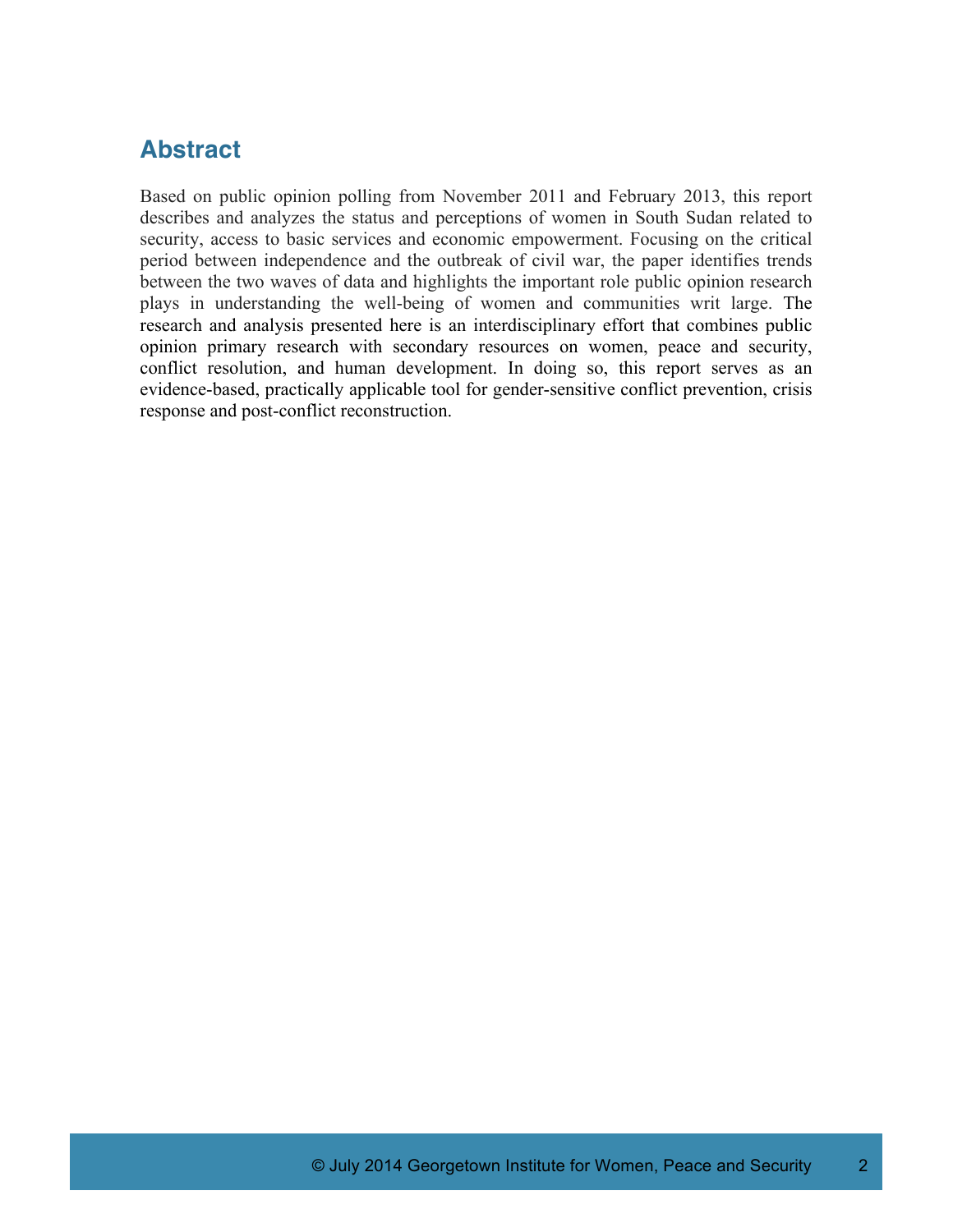#### **Introduction**

In December 2013, the world's youngest independent country – South Sudan – disintegrated into civil war after an alleged coup attempt by then Vice President Riek Machar against incumbent President Salva Kiir. Since then, more than a million people have been displaced, tens of thousands of people are estimated to have been killed<sup>*l*</sup>, and up to six million*<sup>2</sup>* are thought to require humanitarian assistance. There has been a complete political breakdown as well as a deepening of social divides, particularly along ethnic lines. The International Crisis Group notes that the United Nations Mission in South Sudan (UNMISS) has been hosting "almost 70,000 civilians fleeing ethnic reprisals, but its badly outgunned peacekeepers are no match for the thousands of heavily armed forces and militias."*<sup>3</sup>*

One constant, salient aspect of the volatile situation in South Sudan that preceded the most recent outbreak of civil war is the exclusion of women from the conflict resolution, peacebuilding, and statebuilding processes. Women were, and remain, underrepresented in the current government and in the internationally brokered high level peace negotiations hosted in Addis Ababa. Despite comprising more than sixty percent of the population, women have also been politically, economically and socially marginalized in the pre- and post-independence periods of South Sudan's history. Yet, women – as in other scenarios of violent conflict and humanitarian crisis – are especially vulnerable to violent attacks, along with children, the elderly, the disabled, and ethnic or religious minorities. During the continuing civil war, numerous reports of targeted sexual violence against women have emerged, and as millions of families flee their home, women increasingly assume responsibility of dependent family members. Though women do not represent a monolithic group with a singular voice, they are a significant demographic of the population and their well being matters for the health of the country.

This study is based on public opinion data collected by D3 Systems in two waves – first in November 2011 and then again in February 2013. This is an important period in the history of South Sudan because the first wave of data collection occurred soon after the country's independence whereas the second wave of data collection occurred shortly after the outbreak of civil war in December 2013. The report examines three key issue areas: 1) security, 2) access to basic services, and 3) economic opportunity. The data, analysis and findings presented in the study provide a descriptive and analytical overview of: 1) the status of South Sudanese women during this critical time frame; 2) their perception of their country's well-being based on key indicators, and 3) their selfperception of their own well-being. The first wave of the poll surveyed a total sample of 1,050 South Sudanese people from five key cities- Juba, Malkal, Rumbek, Yambio and

 <sup>1</sup> Nicholas Kulish. "New Estimate Sharply Raises Death Toll in South Sudan." *The New York Times*. The

<sup>&</sup>lt;sup>2</sup> International Crisis Group. *South Sudan: A Civil War By Any Other Name*. Rep. no. 217. International Crisis Group, 10 Apr. 2014. Web. 01 May 2014. 14.

<sup>&</sup>lt;sup>3</sup> International Crisis Group. South Sudan. i.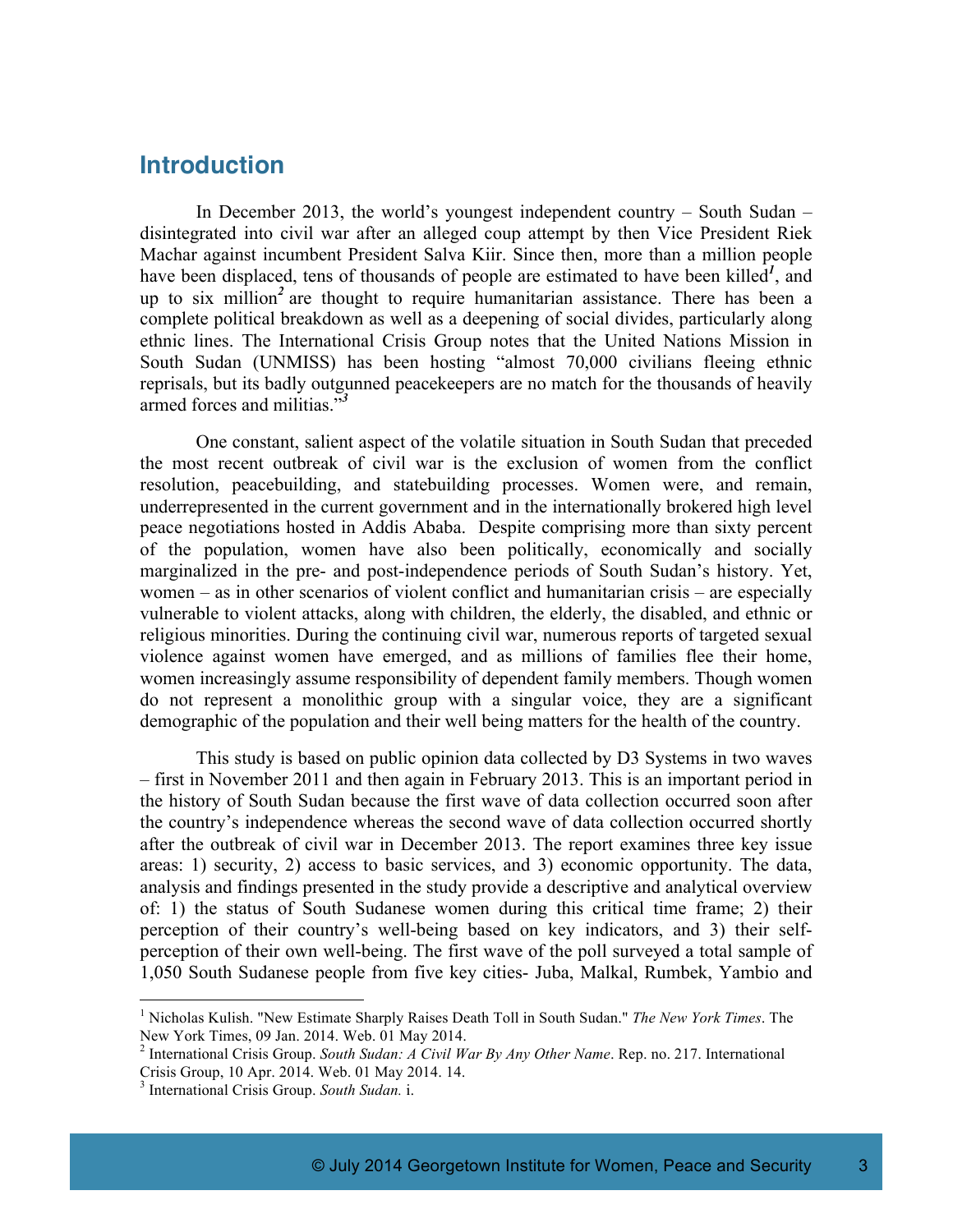Wau. The second wave of 1100 individuals includes a rural sample, 550 interviews allocated to urban areas and another 550 to rural areas. This report focuses exclusively on answers provided by women, approximately half of the sample, and does not aim to draw comparisons between men and women but rather assess women as a distinct demographic in a conflict-affected, fragile context.

The data collection and analysis undertaken to form this report represents an important endeavor because it is crucial for policymakers, on-the-ground practitioners and scholars to better understand how women fared during this critical time in South Sudan's nascent history and how they perceived their own well-being and that of their families, as well as the well-being of their country. While the study does not draw any causal relationships between the answers collected in the public opinion polling sets and the outbreak of civil war shortly thereafter, there are telling pieces of information that can be gleaned about stability and security in South Sudan. The public opinion survey provides a window into daily, lived realities of the population in question. As the international community and the South Sudanese government grapple with the challenges of the on-going violent conflict that has engulfed the world's newest nation, this study is a timely and telling contribution to understanding the status of women.

Women comprise half the world's population; their experiences, needs, talents and perspectives during conflict and in the aftermath of war are fundamental to establishing an accurate historical record, devising solutions to humanitarian, political, and socioeconomic challenges that serve the needs of affected populations, and building a sustainable peace. The UN Security Council, the highest international body responsible for maintaining security and restoring peace, formally acknowledged this truth in 2000 through passage of landmark Resolution 1325. UNSCR 1325 recognized that women not only suffer the worst of fates in war, violent conflicts, political upheavals and humanitarian emergencies but that they are also an indispensable resource to create peace, ensuring rule of law, building democratic societies and promoting stability. By combining public opinion data with political analysis, this report contextualizes the status, safety and viability of women in one of the most insecure, unstable and underdeveloped regions of the world.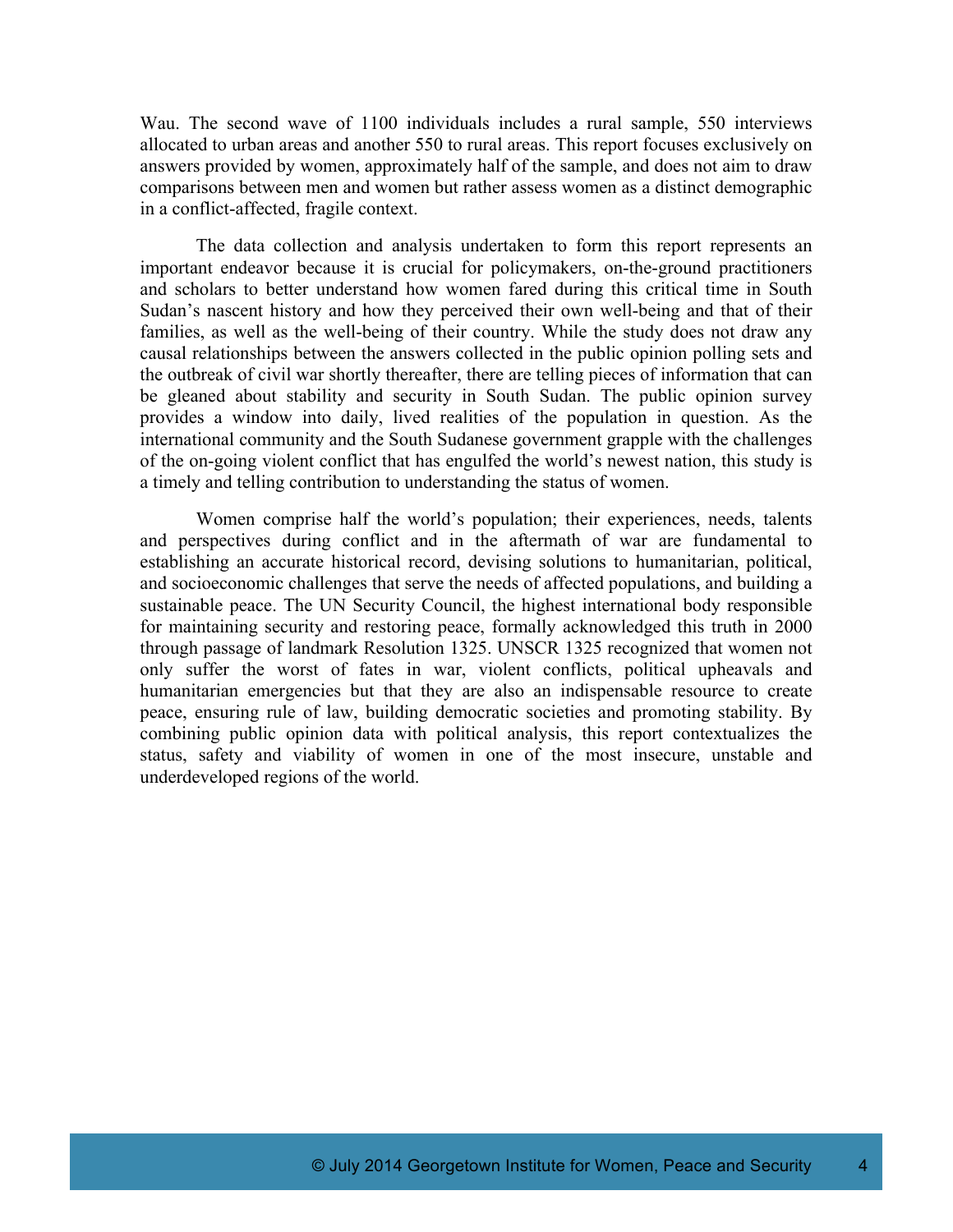## **Historical background**

South Sudan became independent on July 9, 2011, after some fifty years of violent conflict. The Southern Sudan Autonomous Region was demarcated in 1972 after the First Sudanese Civil War ended but lasted only a decade before the Second Sudanese Civil War commenced, which lasted for more than twenty years. The Comprehensive Peace Agreement in 2005 brought with it a six-year interim ceasefire period that was followed by official handover of power from The Sudan to the Republic of South Sudan. In addition to The Sudan, the Republic of South Sudan shares borders with Ethiopia, Kenya, Uganda, the Central African Republic and the Democratic Republic of the Congo. Suffice to say, the region is a hotbed of violent conflict, which contributes to the instability within South Sudan. The territory that today constitutes South Sudan is comprised of ten states: Northern Babr el Ghazal, Western Babr el Ghazal, Warrap, Lakes, Jonglei, Unity, Upper Nile, Eastern Equatoria, Western Equatoria, and Central Equatoria (where the capital, Juba, is located).

Human development indicators in South Sudan since independence are extremely low. The country's GDP per capita in 2013 was \$1,350, making it  $170<sup>th</sup>$  in the world, according to the International Monetary Fund. South Sudanese people face a significant shortage of food that has been highly exacerbated by the outbreak of civil war. Access to water is also restricted for a majority of the population and the country faces a water crisis. According to the International Crisis Group, almost two-thirds of South Sudan is "inaccessible during the rainy season" and remote areas are "insecure because they are inaccessible, and state structures, including law enforcement have little if any capacity to access or intervene when conflict occurs."<sup>4</sup> In the post-independence cabinet, women held only five out of 29 ministerial positions and ten out of 28 deputy ministerial positions. Women are even less represented in political institutions at local or subnational levels.*<sup>5</sup>* The underrepresentation of women in political institutions, especially elected office, undermines democratic, participatory and inclusive governance. At the same time, it is important to remember that issues that affect women are issues that affect entire societies; this includes security.

 <sup>4</sup> Relief Web. *Gender Assessment and Needs Analysis in the Context of the South Sudan Humanitarian*

<sup>&</sup>lt;sup>5</sup> Beny Gideon Mabor. "Women and Political Leadership in Africa: A Demand In South Sudan Transitional Democracy." *Sudan Tribune*. Sudan Tribune, 22 Apr. 2013. Web. 1 May 2014.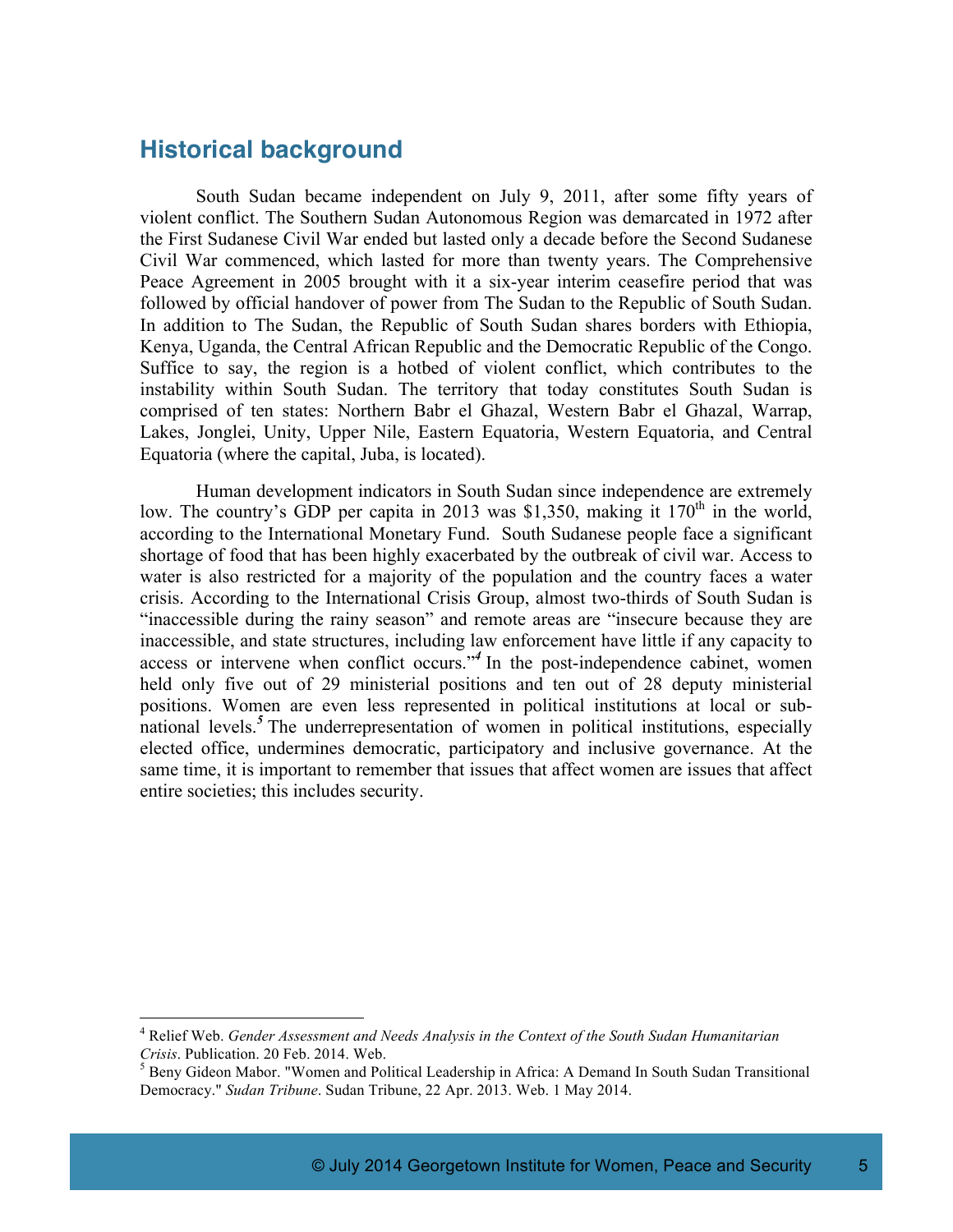## **Security**

The ongoing civil war broke out on 15 December 2013 after violent skirmishes between rival factions within the Sudan People's Liberation Army (SPLA) in the capital city of Juba. On 16 December 2013, President Kiir claimed Vice President Machar had orchestrated a coup d'état on national television. Although Machar initially denied these charges, he emerged as leader of the opposition to Kiir and his forces mobilized and gained control over Jonglei, Upper Nile and Unity states. Through regional and international initiative, a ceasefire was negotiated and brokered in January 2014 in Addis Ababa. This, however, was only one step in a long, complex and unfinished peace process. By March 2014, peace talks stalled and the humanitarian situation in South Sudan remained dire, with signs of worsening.

Shortly after the second wave of data for this project was collected, South Sudan descended into a brutal civil war, as described previously. The humanitarian toll of this ongoing conflict has been vast. The heightened insecurity affects men and women in certain ways that are similar and others that are different. One particular security threat that has disproportionately affected women during both violent conflict and cessation of hostilities is sexual and gender-based violence (SGBV). In the most recent outbreak of conflict, widespread instances of gender-based violence have been reported and patterns of violence suggest that combatants have used rape as a tool of warfare. Considering all of this, it is useful to better understand how women viewed security and experienced insecurity between 2011 and 2013, in the period during which the public opinion polling was conducted.

The data shows a steep and pronounced decline in women's perceptions of security at national and community levels. The data also shows a decrease in trust amongst respondents in the ability of national defense institutions – including civilian and military – to protect them. Trends from a number of different metrics all point to increasing anxiety surrounding security issues. For example, although 72% percent of women responded "strongly agree" when asked in 2011 if they thought the South Sudanese government could protect its citizens, by 2013 they were less sure; fewer than 60% responded "strongly agree." When asked what area the government should be spending most money on, the percentage of women who felt improving security was the highest priority doubled from 5% in 2011 to 10% in 2013.

When asked to identify sources of insecurity, in both 2011 and 2013, women overwhelmingly identified Northern Sudan as the greatest threat to their country's security. More precisely, 84% of respondents identified Northern Sudan as the greatest threat to security in 2011 and this rose to 89% in 2013. This seems to indicate that tensions in the post-independence period have been and remain high between The Sudan and South Sudan. One of the main points of contention is how to divide revenues generated from oil and the mining of natural minerals. Border disputes also pose a type of persistent governance challenge and security risk for populations that live in border regions of both countries. The current wave of violence South Sudan is experiencing was however not triggered by any one single cause or instigated by one particular external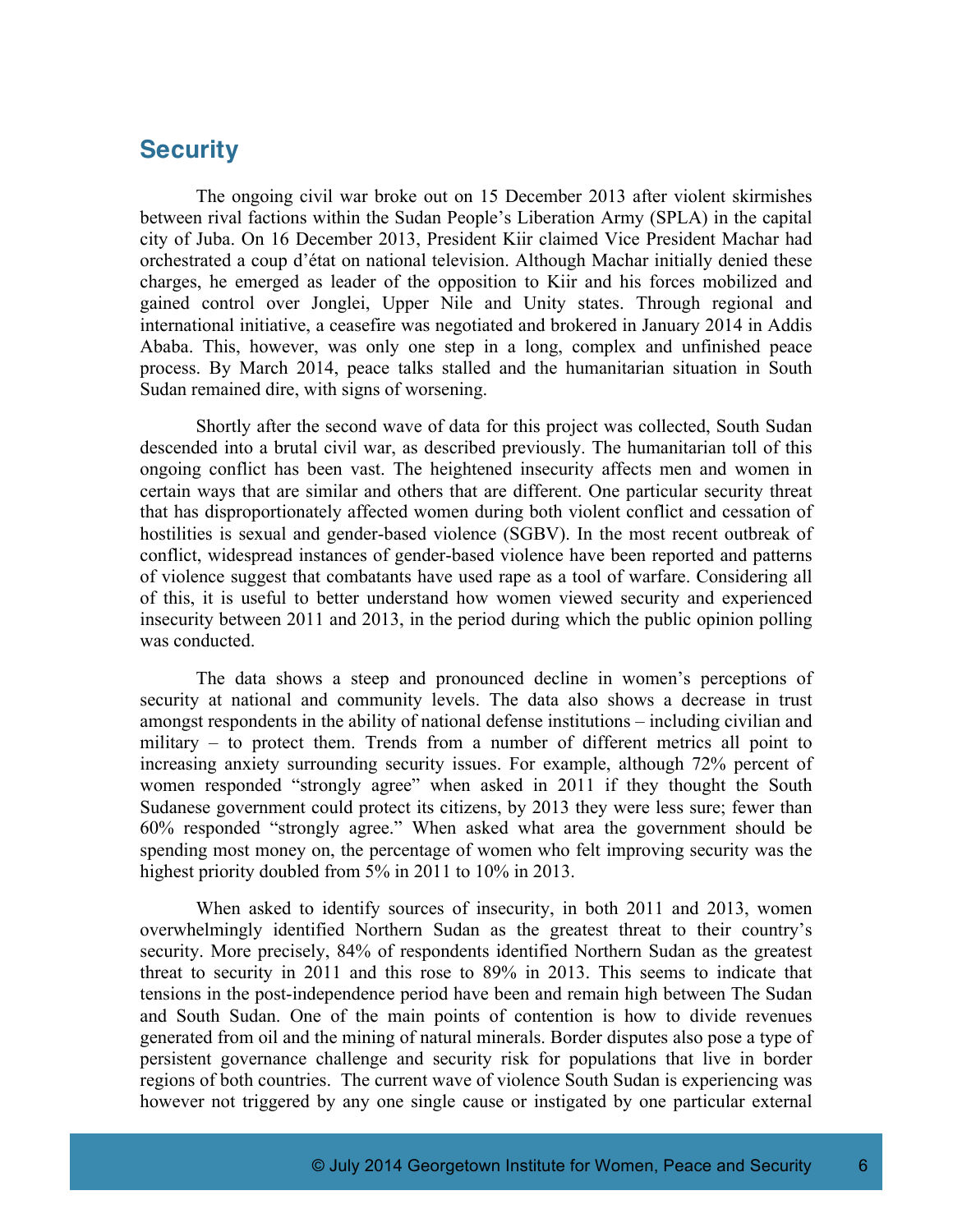actor. Rather, the civil war is being fought at a communal level with multiple forces contributing to conflict and manifesting in a way that specifically targets civilians, and increasingly, women.6

It is important to concurrently analyze how women perceived security within their own communities at a sub-national level. Women, across the board, rated the security of their neighborhoods lower in 2013 compared to 2011. In 2011, some 28% of women rated neighborhood security "Somewhat Bad" or "Very Bad" but this rose to 39% in 2013. In answering a separate but related question, only 26% of women in 2013 said the level of security in their neighborhood had improved in the last 6 months, compared to 44% who said the same in 2011. Conversely, the percent of respondents who said the level had gotten worse in the past six months jumped from 16% in 2011 to 32% in 2013. Approaching this perceived decline in security from a human security angle can be particularly useful for early warning monitoring of impending conflicts.

Human security is a broader conceptualization of what it means to be safe and secure that shifts focus away from exclusively being on the state-level to the community or even individual level. The notion of human security is based on "freedom from fear" and "freedom from want" by taking into account social and economic factors alongside physical, legal and political factors. *<sup>7</sup>* Measuring security from a more traditional standpoint by focusing on military strength, territorial integrity or geopolitical rivalries – while important – tends to marginalize women's lived experiences and the various types of insecurities that can affect their daily lives. For women in particular, perceptions of neighborhood security are an important metric to measure and analyze. Public opinion research can be a useful vehicle for measuring human security to in turn serve as a predictor of impending violence and, therefore, it is important to survey both men and women. This does not necessitate asking men and women the exact same questions about their personal well being or their perceived well being of their society or country. Men and women experience security differently, during war and in peacetime. Integrating gender sensitivity into early warning monitoring systems can enhance the ability of researchers, policymakers and humanitarian professionals to devise timely, appropriate and proportional responses that are attuned to the needs of both men and women.8

According to focus group research conducted by the National Democratic Institute (NDI) in 2011, community security shifted following independence. As one participant stated "There was only one enemy before the CPA, but now there is insecurity everywhere. Even neighbors are becoming enemies."*<sup>9</sup>* NDI's focus group data reinforces the public opinion polling conducted for this report with regard to respondents' trust in local police. In the D3 surveys, 60% of respondents identified police as primarily

 $\frac{1}{6}$  $<sup>6</sup>$ Jason Straziuso. "Apr. 22, 2014 5:29 PM ET "Piles and Piles' of Bodies in S. Sudan Slaughter."</sup>

*Associated Press.* Associated Press, 22 Apr. 2014. Web. 1 May 2014.<br><sup>7</sup> Human Security Now. Publication. New York: Commission on Human Security, 2003. Web. 1 May 2014.  $8$  Susan Schmeidl, and Eugenia Piza-Lopez. *Gender and Conflict Early Warning: A Framework for Action*.<br>N.p.: International Alert and The Swiss Peace Foundation, 2002. Web. 1 May 2014.

 $9$  Traci D Cook. Building a Nation: South Sudanese Share Their Thoughts on the Creation of a Successful *State*. Publication. Washington, DC: National Democratic Institute, 2011. Web. 1 May 2014.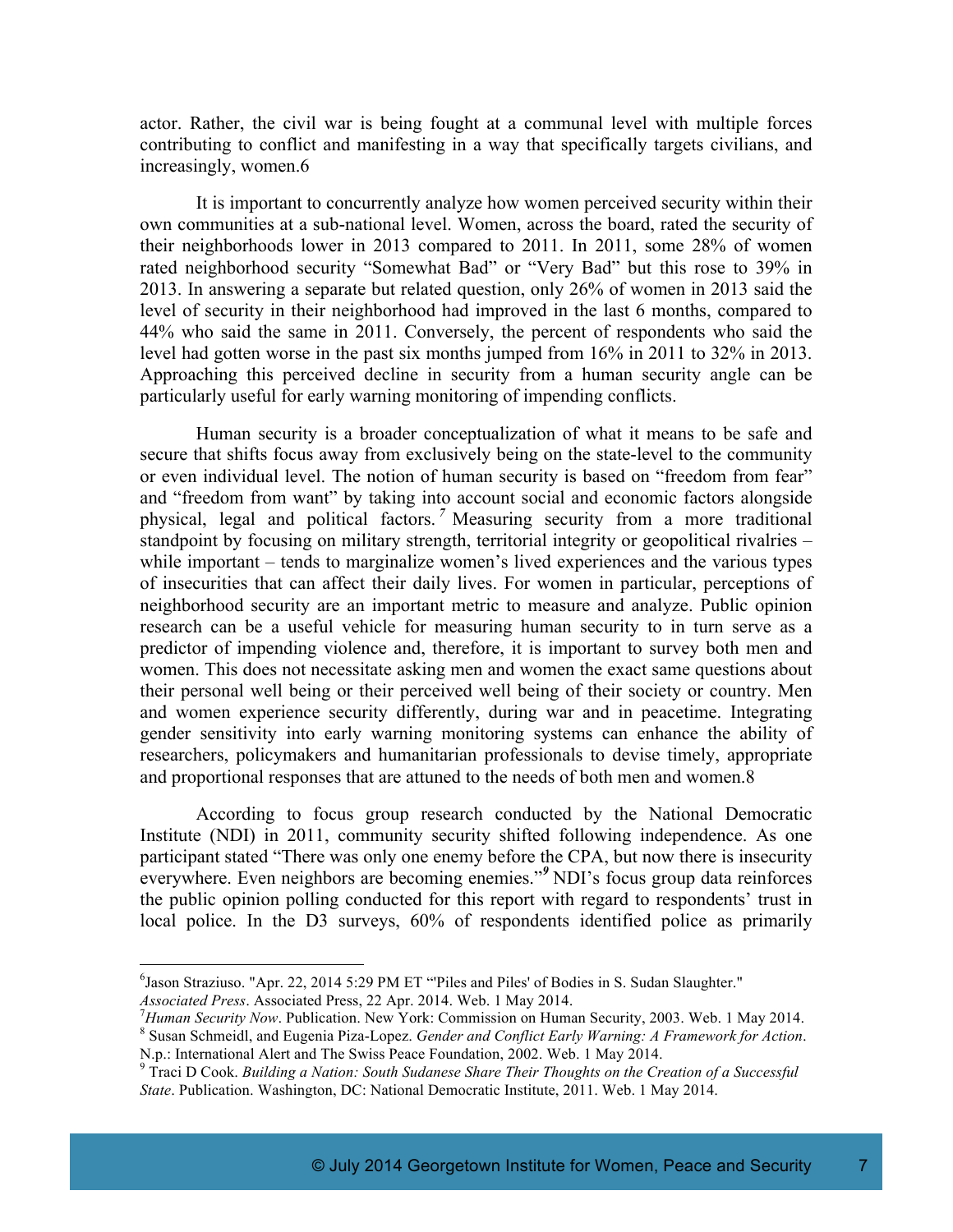responsible for providing security in their neighborhood. While 50% of respondents thought the police "very trustworthy" in 2011, the figure dropped to 40% in 2013 as the group who thought police "not very" or "not at all" trustworthy grew from 16% to 24%. Likewise, those who thought the military "very trustworthy" dropped from 52.7% to 37% between 2011 and 2013 as those who thought the military untrustworthy rose from 14% to 27%. By 2013 women were also far less likely to endorse violent acts. In 2011, 34% responded that violent action was "sometimes necessary to protect the interests of someone like me," but in 2013 that number had dropped to 15% and respondents who "strongly disagree" with the statement jumped from 17% to 47%.

Today, international aid groups working in the region identify violence against women as an escalating crisis, though most admit exact numbers are difficult to verify. Recent reports from the UN indicate that radio broadcasts have urged violence, and specifically "vengeful sexual violence against women from [other communities]."*<sup>10</sup>* In other words, people are being mobilized to use sexual violence as a means to a political end. The International Rescue Committee (IRC) reports anecdotally that violence against women is endemic in the refugee camps in which they have conducted assessments, but with few or no avenues through which women can report these crimes, it is almost impossible to gauge the true scale of the problem. 11

Public opinion polling has the potential to play an important role in understanding and combatting widespread violence against women. More often than not, data collection on traditional security misses the factors that impact women's lives most intimately. Surveying women on the sensitive topic of sexual assault comes with its own set of welldocumented methodological considerations, as it is a topic that many women are unwilling to discuss, or that can ostracize respondents because of social taboos surrounding rape.<sup>12</sup> However, even without directly asking difficult questions of victims, there are a number of metrics concerning human security that can greatly enhance existing data on traditional security, and can most effectively be collected through public opinion research. Perceptions of community security, accessibility to justice mechanisms, availability of adequate maternal healthcare, anxiety about tasks such as gathering firewood or attending school (both of which are sometimes correlated with high instances of sexual assault), and intimate-partner violence can serve as proxies to measure women's security which can serve as a precursor to, or predictor of communal violence.

Physical and socioeconomic security is closely linked to the ability of people to access basic needs and services. Public opinion research can be a useful tool to understand the availability and accessibility of services as well as the way in which people perceive the government's ability to provide such services.

 <sup>10</sup> James Copnall. "South Sudan's Massacre among Many." *Al Jazeera*. Al Jazeera, <sup>23</sup> Apr. 2014. Web. <sup>01</sup>

May 2014. <sup>11</sup> International Rescue Committee. *Violence against Women and Girls in South Sudan*. Publication.

 $^{12}$  World Health Organization. *WHO Ethical and Safety Recommendations for Researching, Documenting and Monitoring Sexual Violence in Emergencies*. Rep. Geneva: World Health Organization, 2007. Web.1 May 2014.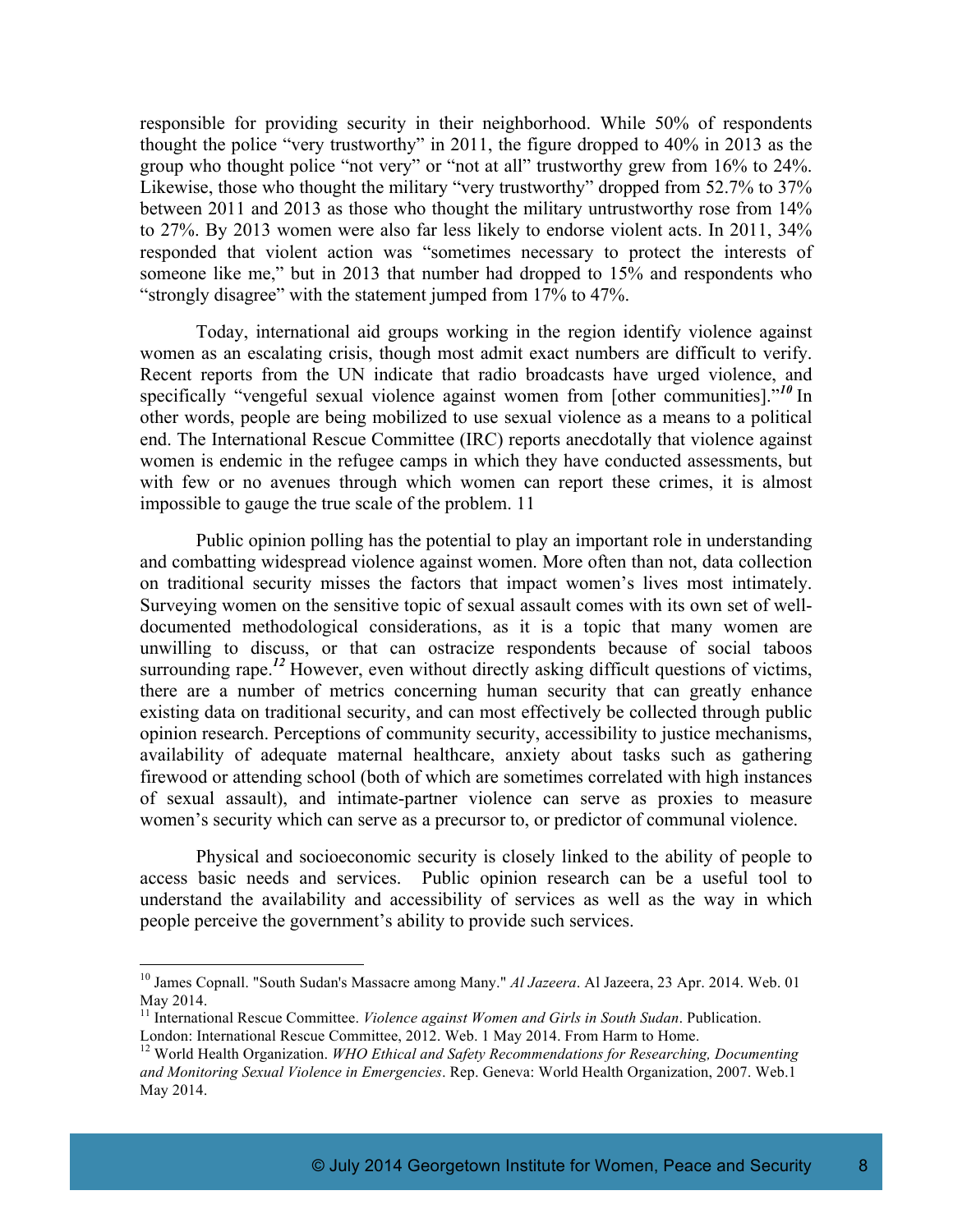#### **Access to basic needs and services**

Access to basic needs, such as food, clean water, healthcare and education, is a significant challenge in South Sudan, where the majority of the country's population lives in poverty. Yet, the public opinion research conducted for this report suggests there is a gap between perceptions and reality in terms of access to services and the role of government in providing access to them. In the first wave of data collected, 42% of women reported that their households could not afford the basic amenities they needed. This figure rose to 45% in the second wave. More specifically, 36% of respondents reported having enough money to afford food, but still struggled to buy other goods in 2013. And yet, the vast majority of women polled thought the South Sudanese government was successful in providing basic services (79% in 2011, 77% in 2013). Within this overwhelming majority the proportion of those who thought the government was "very successful" decreased between 2011 and 2013 from 41% to 28% whereas the proportion of respondents who thought the government was "somewhat successful" increased from 38% to 49%. It is difficult to account with certainty for these changes between the first and second waves of data collection. However, one possible explanation is that in 2011, soon after independence, there was a general sense of optimism about the country's future and respondents had a higher regard for the government. A closer examination of specific categories of services – shelter, water, nutrition and health, education, and employment – provides a more detailed picture of reality on the ground.

#### *Shelter*

Women were shown to be increasingly dissatisfied with their ability to access adequate shelter, with the number of dissatisfied women growing from 43% to 51%. Their ability to access electricity for their homes also decreased significantly, with dissatisfaction regarding access to electricity rising from 64% to 80% of women polled. Access to adequate cooking fuel remained difficult, but steady, with around 63% of women polled in both waves declaring they were dissatisfied with their ability to procure cooking fuel. Finally, answering a question only asked in 2013, 31% of women declared they had access to a telephone at home, whether through a landline or a cellular telephone.

#### *Water, nutrition and, access to healthcare*

With regards to access to clean water, food and healthcare, notable progress appears to have been made in access to water, but very little appears to have changed in other areas. For example, in 2011, 56% of respondents were satisfied with their ability to access clean and safe drinking water. In 2013, this number rose to 70% of respondents. It is unclear from the survey to what factor(s) respondents attribute this improvement. In answer to a question asked exclusively in 2013, 14% of women polled said they had access to clean water at home and 12% were able to access clean water within 5 minutes of their homes. 57% of women could access water in under an hour, and 15% needed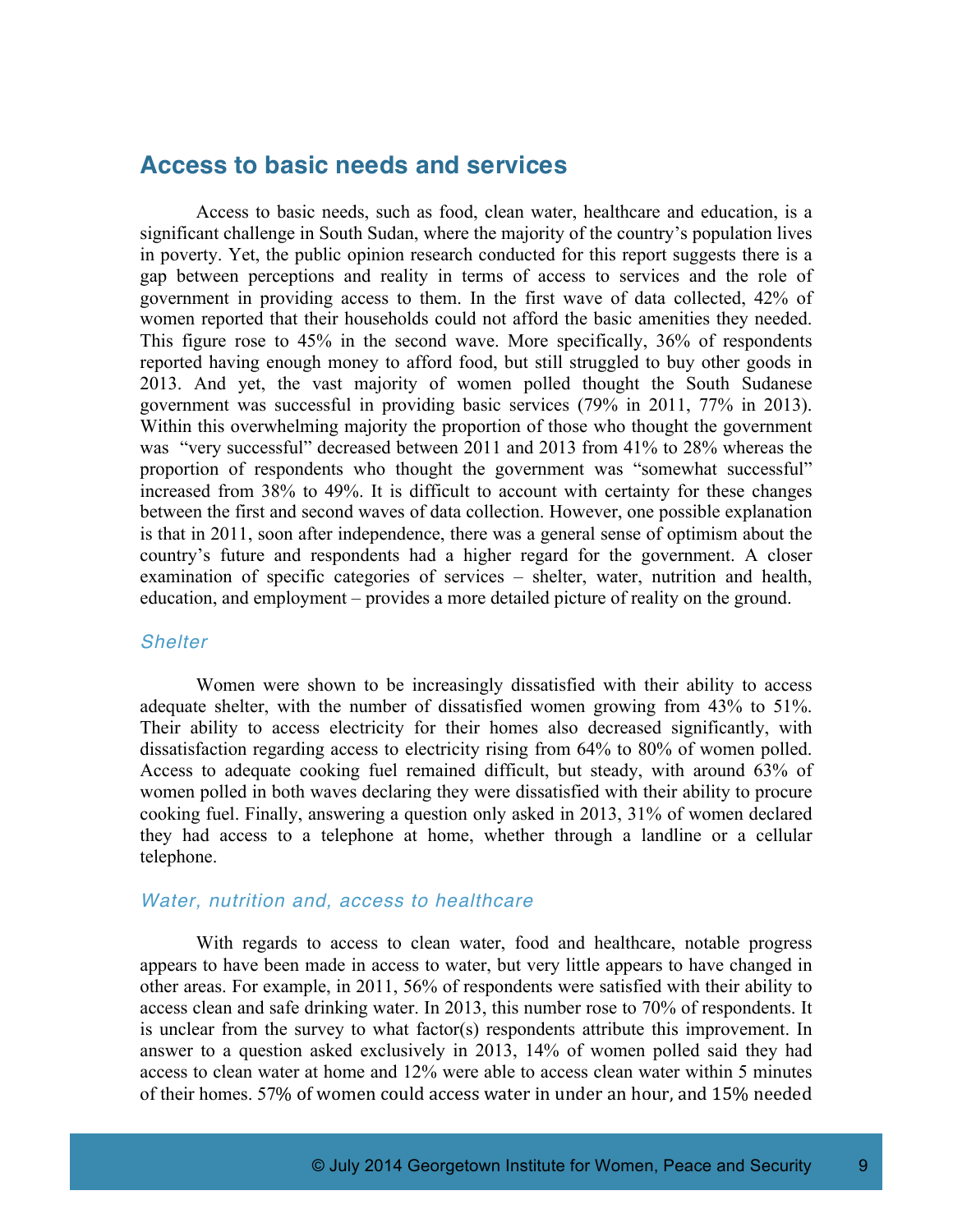to travel over an hour to find clean water supplies. It is clear from this polling, therefore, that the majority of respondents have limited or very limited access to water on a daily basis.

Satisfaction with access to food decreased slightly between 2011 and 2013, from 75% to 69%. Here, as was mentioned earlier, it is worthwhile to note that while overall satisfaction varies only slightly, the number of women reporting they were "very satisfied" decreased by 12 points from 31% to 19%, while the number of those who reported being "somewhat satisfied" rose from 44% to 50%. In 2013, respondents were asked about the distance required to travel to access food. 43% percent of women reported having to travel less than 30 minutes to acquire food for their households, 19% travelled up to an hour, and 35% travelled over an hour to access food. The survey did not discern, however, whether food was obtained from markets, humanitarian donors or other sources and, moreover, the questions asked do not clarify whether time traveled was on foot or via other means of transportation.

A small and steady majority of 53 % of women polled was satisfied with its ability to access health care. The government of South Sudan was perceived by respondents to be successful in providing healthcare in both waves of data collection. In this field, too, there was a decrease in the number of women who consider the government "very successful" at providing healthcare from 42% to 28%, and an increase in the number of respondents who perceived the government to be only "somewhat successful" from 36% to 49%. In 2013, the survey showed that healthcare facilities remain far out of reach of many of the respondents' homes and require lengthy travel time. When, respondents were asked how long they had to travel to access healthcare facilities for women, 26% said healthcare facilities were reachable within 30 minutes of their home. For 26% of women, travel time to access healthcare facilities was between 30 minutes and an hour. 40% of women declared they had to travel for over an hour to access healthcare. It is worth noting that the distance traveled to access healthcare facilities for men and children were not significantly different from the ones given above. This can also explain why "building hospitals" was consistently the second highest ranked answer when respondents were asked what the South Sudanese government should spend the most money on. This is unsurprising because of the lack of medical care facilities available to citizens of South Sudan, especially in rural areas. Moreover, South Sudan ranks the highest in the world for maternal mortality*<sup>13</sup>* and only 6% of children in South Sudan are fully immunized.*<sup>14</sup>*

#### *Education*

The level of education of the general population of South Sudan, and of South Sudanese women in particular, decreased between the two waves of data, most likely as a result of the greater rural sampling in wave 2. In 2011, 49% of women declared they were able to write a letter in their native language, and 56% could read a book in their native

<sup>13</sup> "South Sudan: The Biggest Threat to <sup>a</sup> Woman's Life." *IRIN*. IRIN, <sup>20</sup> July 2012. Web. <sup>1</sup> May 2014. <sup>14</sup> Relief Web. *Gender Assessment and Needs Analysis.*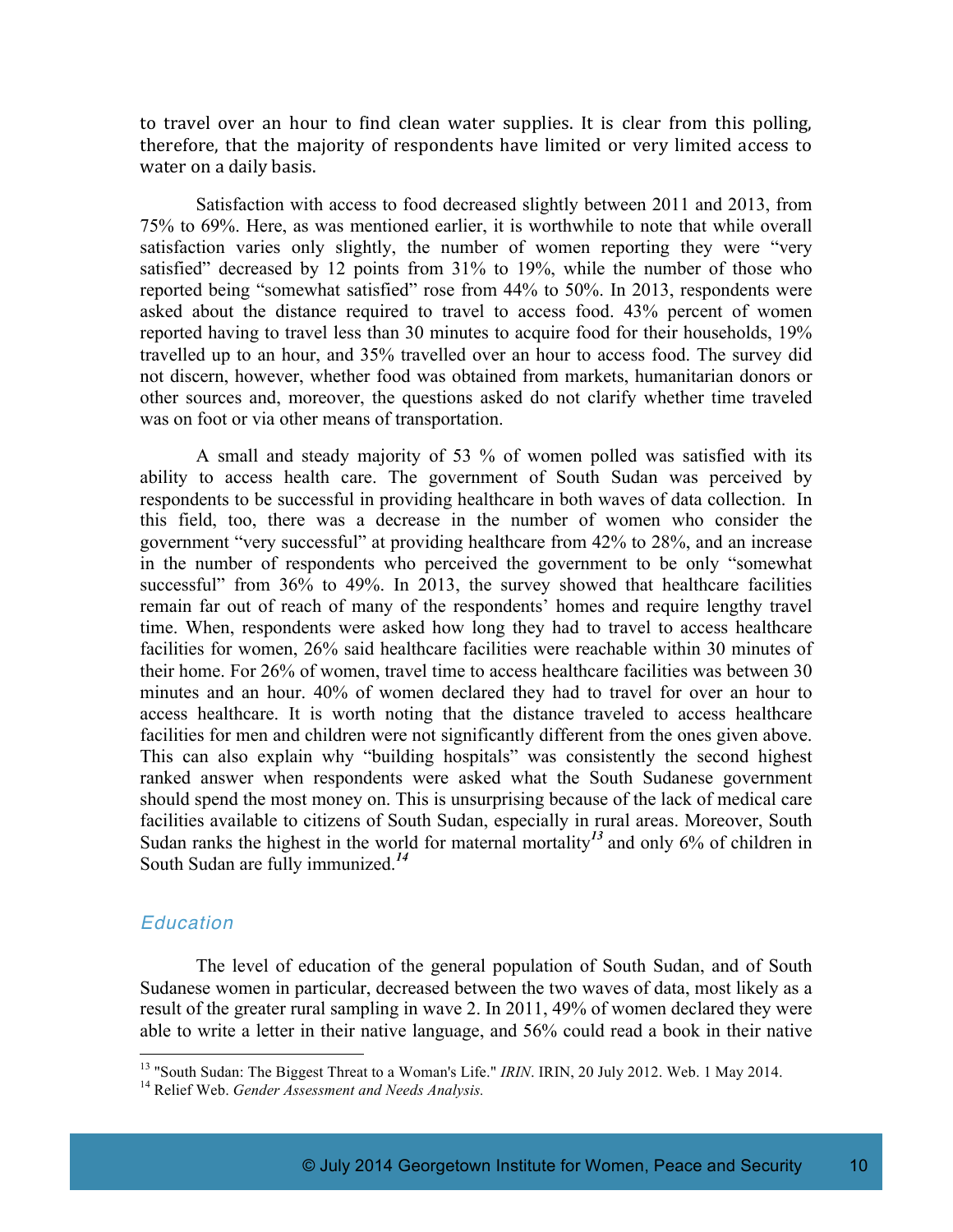language, compared to 72% and 77% of men respectively. This wide gap in literacy between men and women is noteworthy. In 2013, these figures decreased for both men and women: 39 % of women declared they knew how to write and 43% that they knew how to read. The figure for men also decreased to 59% and 62% respectively. It is worth noting that the question referred specifically to a respondent's ability to read and write in their native language, and that respondents to the survey declared 37 individual native languages, some of which may not have been taught in schools. The number of women who responded that they had never received a formal education rose from 27% to 46% between the first and second waves of data collection. The percentage of women who had received an education, regardless of the level, decreased by an average of 5 percentage points. This highlights a discrepancy in access to education between urban and rural populations and the additional barriers to schooling for women in rural areas.

Respondents identified building schools as what ought to be the government's top financial priority. 15% of respondents also identified educating children as what should be the country's number one priority. In other words, the women surveyed indicated a strong desire to see greater investment in education. Women's satisfaction in the government's ability to provide education and schools rose between 2011 and 2013, from 53% to 60% satisfied. Schools were for the most part accessible, for both boys and girls alike, in under an hour. On average 44% women reported traveling under 30 minutes to reach a primary education facility, around 25% travelled between 30 minutes and an hour and approximately 25% travelled over an hour to reach a school. The difference between access to schools for boys versus girls was within the margin of error. However, for those who lacked access to education altogether, girls were at a greater disadvantage than boys. More specifically, 4% of respondents claimed that boys had no access to primary education in their community whereas this figure was 8% for girls. This metric was not included in the first wave of data collection and, therefore, it is impossible to draw a comparison over time.

The ability of the South Sudanese government to provide basic services – including access to health, education, electricity, etc. – has been very low since independence and this capacity is further undermined by the outbreak of violent conflict. Until July 2013, the Ministry of Humanitarian Affairs and Disaster Management was the government agency responsible for providing relief to citizens when this department was consolidated into the Ministry of Gender, Child and Social Welfare.*<sup>15</sup>* International organizations maintained an extensive presence in South Sudan until the outbreak of civil war in December 2013 and played a crucial role in providing basic services to South Sudanese people, in concert with more than a hundred local non-governmental organizations. The humanitarian landscape shifted dramatically in early 2014 when most international aid agencies – governmental and non-governmental alike – were forced to evacuate due to intense security concerns triggered by the civil war. During the ongoing civil war, humanitarian relief is provided through a cluster system that includes NGOs and the UN agencies. There are different lead organizations that take the helm of service

 <sup>15</sup> United Nations Office for the Coordination of Humanitarian Affairs. *South Sudan Crisis Response Plan 2014*. June 2014. OCHA South Sudan. Web.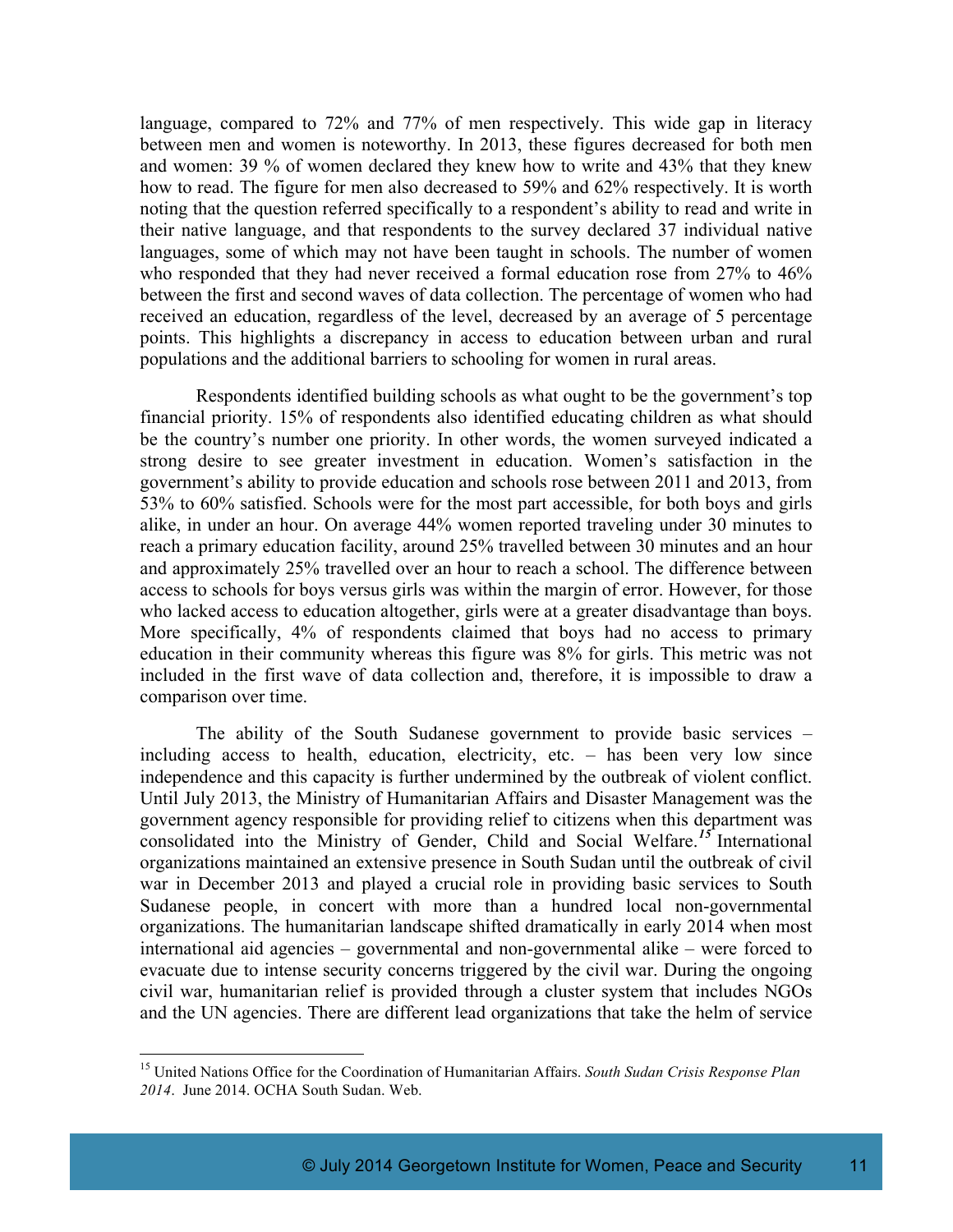delivery for key needs including coordination within camps, response to refugee influxes, food security, health, emergency shelter, civilian protection, gender-based violence, water, sanitation and hygiene. Unfortunately, the public opinion research conducted for this report precedes the civil war and therefore does not reflect an up-to-date representation of women's perceptions and experiences of access to basic services.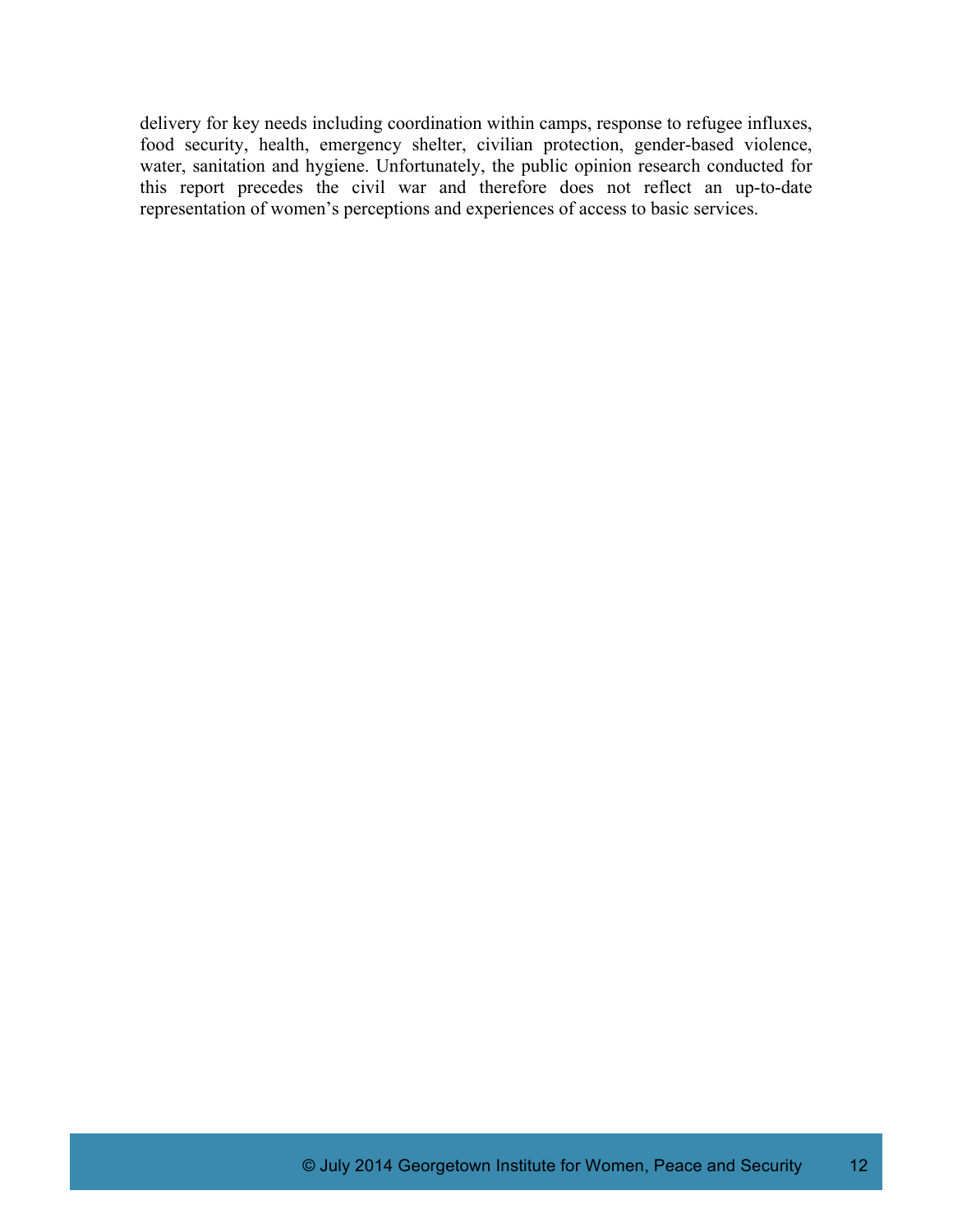#### **Economy**

Access to basic services and the ability of people to meet their basic needs is part and parcel of the economic vibrancy of any society. Furthermore, economic opportunity and participation are critical to the security of individuals and states, alike. Without an economic livelihood, it is significantly more difficult – if not virtually impossible except for in welfare states – to acquire basic services. Public opinion research on the economy is therefore important for understanding the well being of women, especially in conflict affected settings.

The economy of South Sudan is fragile, underdeveloped and understudied. The security situation in the country, combined with a complete lack of basic infrastructure, makes data collection about the country's economic life difficult. Data on standard indicators such as GDP are inconsistent and unreliable and different agencies – such as the World Bank, IMF and CIA – have notable discrepancies in reports. For example, where as the CIA cites the GDP per capita for 2012 as \$11.79 billion, the World Bank cites \$10.22 billion. Moreover, South Sudan does not feature in the annual *Human Development Report* or other prominent indices that rank macroeconomic well being of countries around the world. Nevertheless, it is clear that South Sudan's economic progress has been significantly hampered by decades of violence and conflict.

The public opinion data collected as part of the research for this report indicates that as security concerns increased in the years between independence and the civil war, confidence in economic stability and prosperity dropped. In 2011, soon after the country's long-awaited and hard-fought independence, women's perceptions of South Sudan's economic situation were relatively equally distributed across the spectrum, with approximately a third responding that the situation was "fair" and the remaining two thirds relatively equally divided between "excellent," 10%, "very good," 19%, or 29% total, and "poor," 21% or "very poor," 11%, 32% total. In the second wave of data, women's perceptions of the economy remained mixed, but shifted to an overall more negative view. Only 16% of respondents felt the economic situation was "excellent" or "very good," and the percentage of those answering "poor" or "very poor" rose to 45% total.

In both waves of data, economic concerns remained a top priority for South Sudanese women. When asked to identify the greatest problem facing citizens of the young country, the two highest-rated challenges were unemployment and inflation. In 2011, 27% of women identified unemployment as the number one problem, and this figure rose to 34% in 2013. Inflation and rising prices of basic goods were the top concern for 20% of women in 2011, dropping to 10% in 2013. Similarly, when asked if unemployment was a big problem, a minor problem, or not a problem at all, women overwhelmingly identified it as a big problem: 80% in 2011 increasing to 88% in 2013. South Sudanese women also lost confidence in their government's ability to deal with these problems. While in 2011 47% of women thought the government had been "very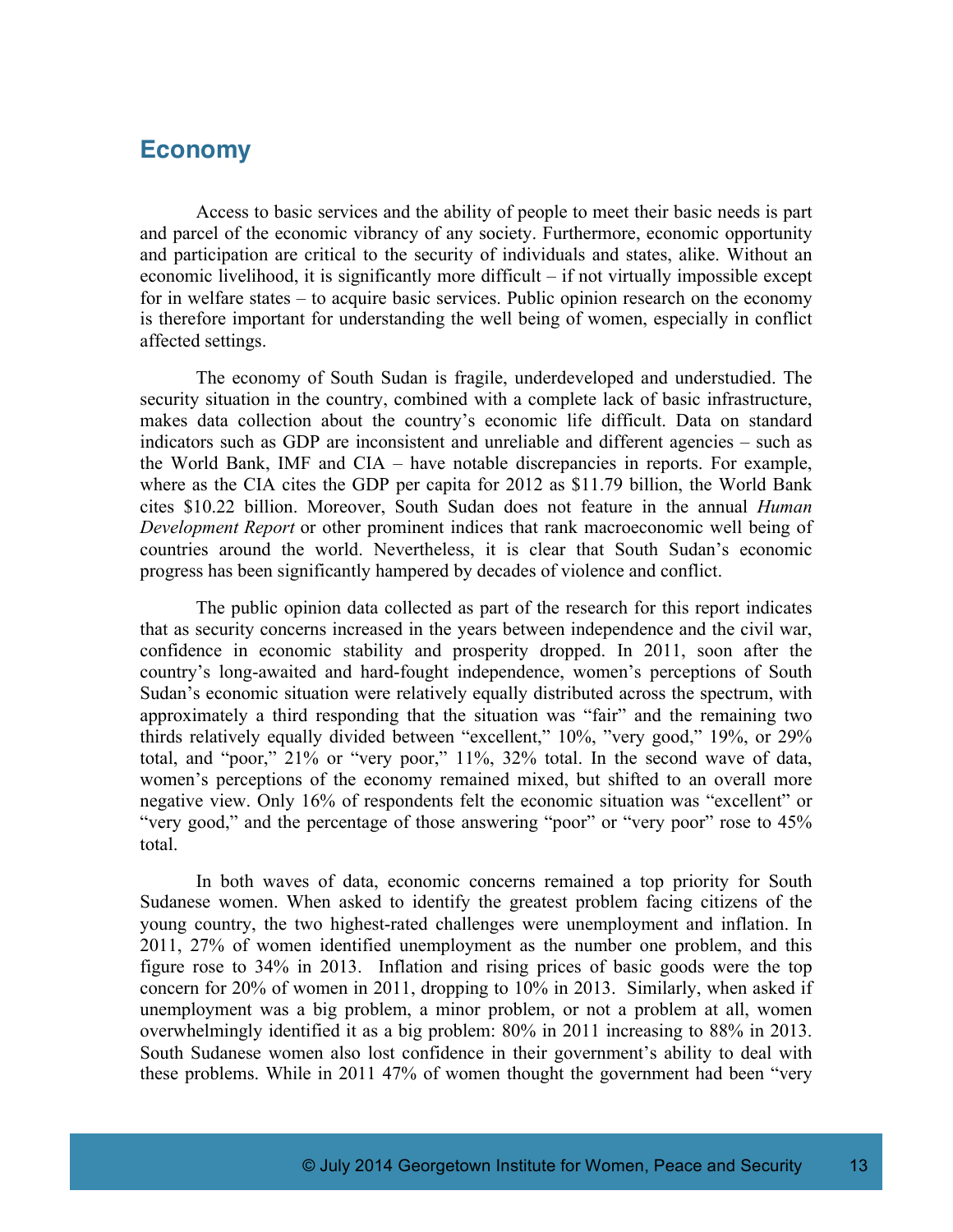successful" in creating more jobs, and 45% thought it had been "very successful" in controlling inflation, those numbers dropped to 21% and 25% respectively by 2013.

The high priority South Sudanese women place on unemployment in the country reflects the essential role of economic empowerment to post-conflict reconstruction and to stability and security. Without employment, securing one's own financial independence is challenging, let alone those of any dependents such as children, parents or other family members, and this applies to men and women. For women, in particular, periods of violent conflict can result in their becoming, contrary to more traditional societal models, heads of households or primary income earners because men are often engaged in combat away from home.*<sup>16</sup>* They bear, therefore, a dual burden of caring for families as well as raising income. At the same time, unemployment – especially in fragile contexts – can exacerbate other sources of instability and insecurity. When a large percentage of the population is unemployed or underemployed, especially when this group includes young men, there is much more fertile recruiting ground for extremist groups and militias. A USAID *Toolkit on Youth and Conflict* notes, "when young people are jobless… with few opportunities for positive engagement, they represent a ready pool of recruits for groups seeking to mobilize violence."*<sup>17</sup>* This trend has been traced in many different cases during times of political upheaval or transition. For example, studies in the Balkans show that opportunity to earn an income was often greater motivation for young men to join militia groups than was ideological or ethnic solidarity.18

Women's responses concerning their personal financial status mirrored their declining faith in the national economic situation. The number of women who responded that the financial status of their household had improved in the past year dropped considerably between 2011 and 2013, as did the number who remained hopeful that it would improve the following year. In 2011, 63% of women said their household's financial status had become "somewhat" or "much" better, compared to 50% in 2013. Those who said their situation was "somewhat" or "much" worse rose from 11% to 26%. It is likely that the advent of war will push financial improvement even further down, though no data on household status has been collected since the violence began.

Economic empowerment is necessary to securing lasting stability, and women's economic empowerment in particular plays a crucial role in post-conflict reconstruction. Both anecdotal and quantitative evidence show a clear link between women's economic integration and overall economic growth. For example, the World Economic Forum has consistently found a strong correlation between gender equality and per capita GDP. *<sup>19</sup>* Women tend to reinvest their earnings in their families and communities, making overall human development increase and the likelihood of war less imminent. Moreover,

 <sup>16</sup> Sheila Meintjes, Anu Pillay, and Meredeth Turshen. *The Aftermath: Women in Post-conflict*

*Transformation*. London: Zed, 2001. Print.<br><sup>17</sup>USAID. *Youth & Conflict: A Toolkit for Intervention*. Washington, DC: US Agency for International Development, 2004. Web. 1 May 2014.

<sup>&</sup>lt;sup>18</sup> James D. Fearon and David D. Laitin. "Violence and the Social Construction of Ethnic Identity."<br>*International Organization* 54.4 (2000): 845-77. Web. 1 May 2014.

<sup>&</sup>lt;sup>19</sup> Ricardo Hausmann, Laura D. Tyson, and Saadia Zahidi, The Global Gender Gap Report 2010 (Geneva: World Economic Forum, 2010), 29–31.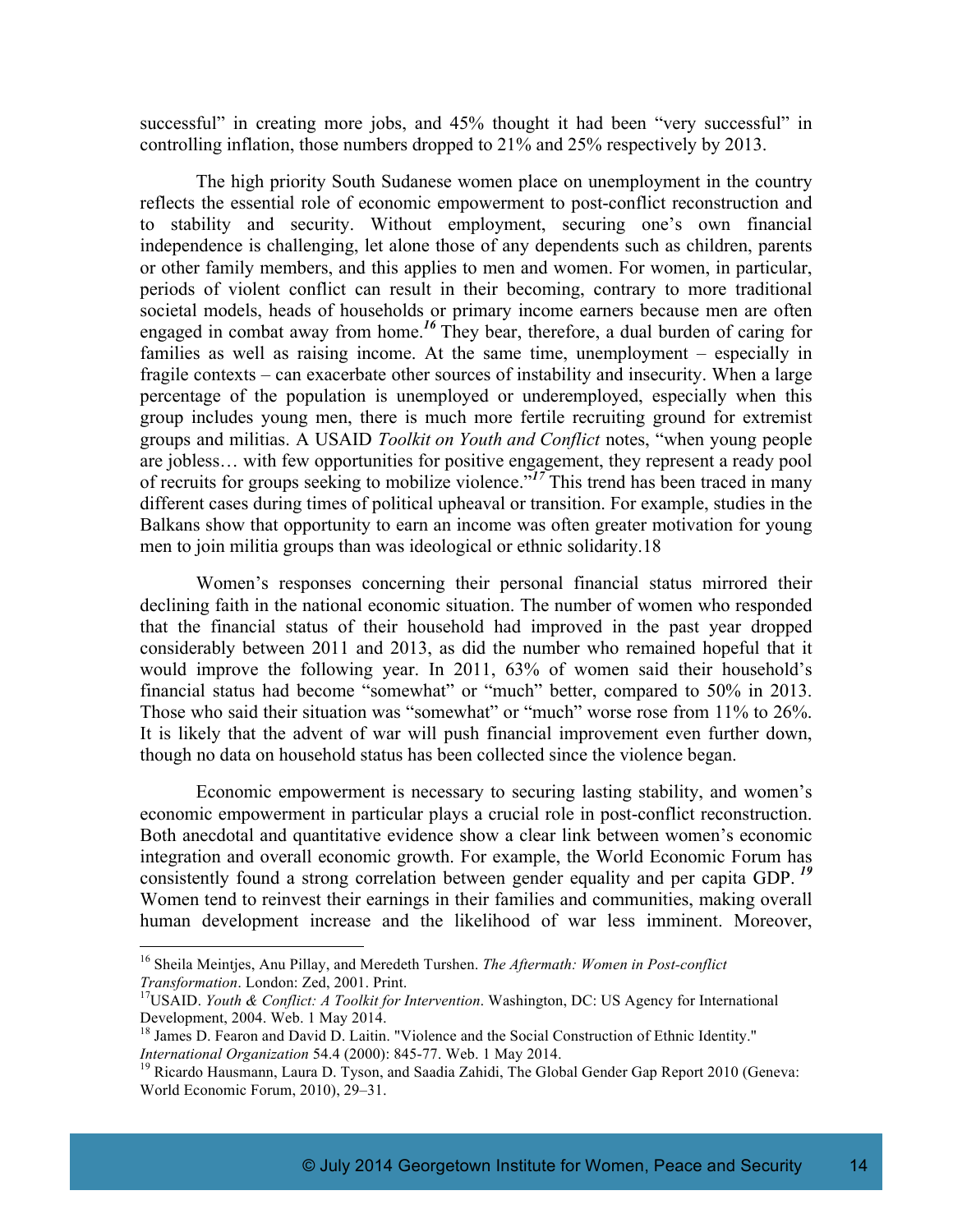countries where gender inequality is lower – overwhelmingly – are more stable, secure and prosperous. A USIP report on gender and nation-building in South Sudan reported that focus group interviewees identified women's economic empowerment as key to reducing poverty, and that the government had taken small steps towards this end, such as launching the first women's vocational training institute.*<sup>20</sup>* The Millennium Development Goals, established in 2000, as well as the post-2015 development agenda spearheaded by the United Nations are also built on the notion that poverty alleviation must incorporate women's economic participation and be attuned to the needs and aspirations of women alongside men.*<sup>21</sup>*

<sup>&</sup>lt;sup>20</sup> Nada Mustafa Ali *Gender and Statebuilding in South Sudan*. Rep. no. 298. Washington, DC: United Institute of Peace, 2011. Web. 1 May 2014.

<sup>&</sup>lt;sup>21</sup> United Nations. *The Millenium Development Goals Report 2013*. Rep. New York: United Nations, 2013. Web. 1 May 2014.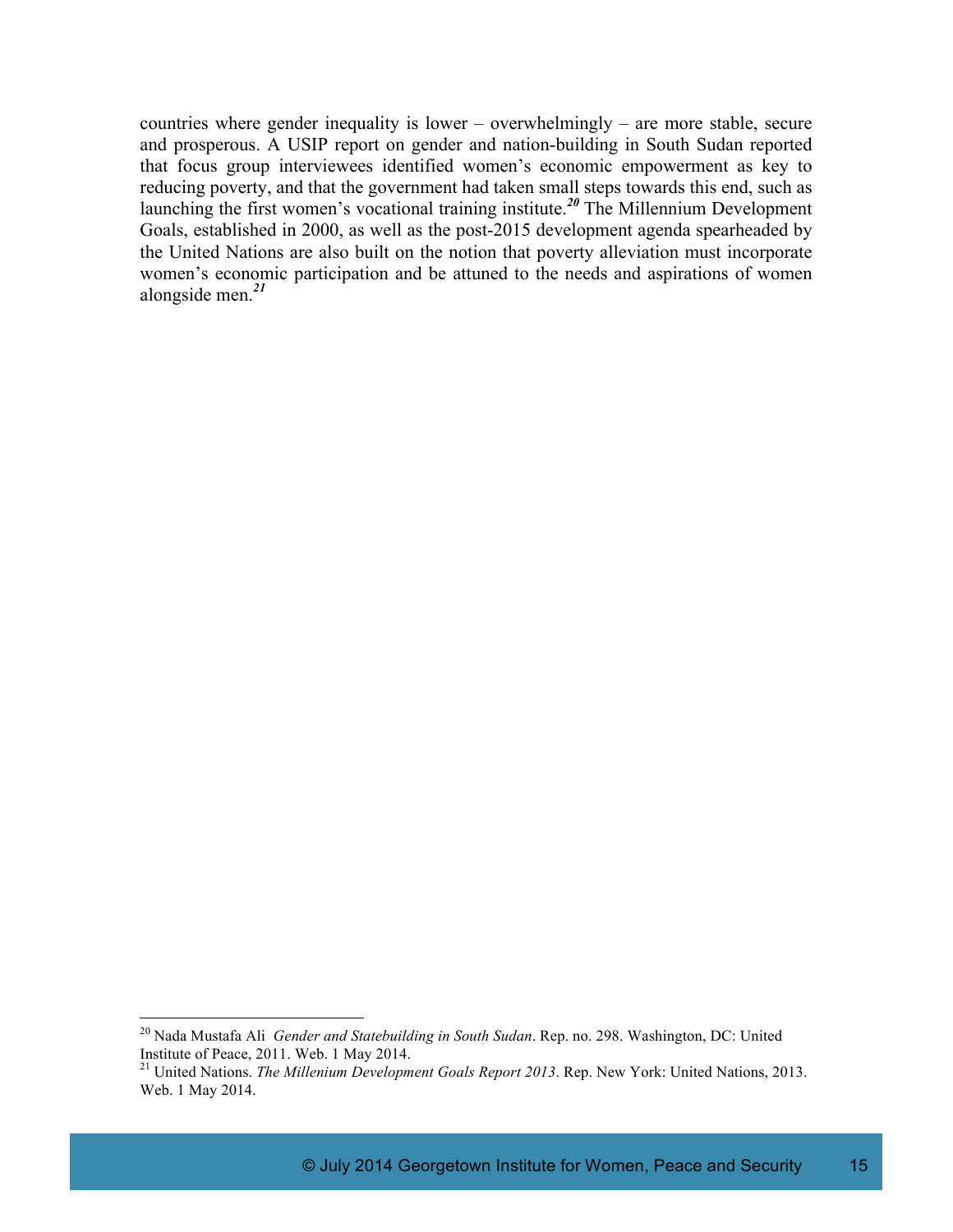## **Conclusion**

This report provides an insightful snapshot of the status of South Sudanese women in the window between independence and civil war, and highlights the important role public opinion research can play in contributing to the understanding of women's lives and of communities more broadly. Particularly in conflict-affected or underdeveloped countries, women's experiences and perceptions can highlight day-to-day difficulties that may otherwise be left unnoticed. Women are an understudied and underrepresented demographic in South Sudan but, despite their marginalization, they comprise 65% of the population and, therefore, are key to understanding security and stability in the country.

Much more research – including but not limited to public opinion-based data collection – is required to better understand the well-being and perceived well-being of women, and men, in South Sudan in the past but also – and perhaps more importantly – in the future. While it is practically very challenging to conduct public opinion research during the outbreak of prolonged violent conflict, it will be extremely important to ensure that surveys such as the one conducted for this report are carried out after a cessation of hostility. Periods of post-conflict transition are critical to the sustainability of peace agreements, economic viability of societies and fostering good governance. In South Sudan, public opinion research can be used to learn more about how men and women adapt and how they believe their lives could be better served by their government. It is important, however, to not just ask men and women the same questions (and therefore employ a gender neutral methodology to questionnaires) but to also ask gender sensitive questions that can provide a glimpse how men and women perceive and experience conflict and post-conflict transitions differently.

One of the areas that this study does not touch upon extensively but that warrant further research is the political participation of women. Public opinion research could be used to give women political voice and also to encourage greater integration of women and their perspectives in decision-making on issues of state-building. In the ongoing high-level peace negotiations that are taking place in Addis Ababa, there were only three women at the table as of February 2014. All of them were part of opposition and no women were part of the government delegation. The government's lead negotiator, Michael Makuei was reported in January 2014 as saying, "what is important is *not* the gender representation of the delegation" but rather the "achievement of the objective", which he perceived as "irrespective" of whether or not women were represented. However, others – including certain other negotiators, women in South Sudanese civil society groups, as well as international observers – assert the participation of women is indeed important and makes a difference to the process as well as the outcome of the process. Sarah Nyanath, former minister of social development and SPLM deputy chairperson, pointed to women having "different priorities than men, such as protecting women and children during conflicts." At the same time, Sophia Pak Gai, one of the female negotiators on the opposition's delegation, explained, "we are here pushing for